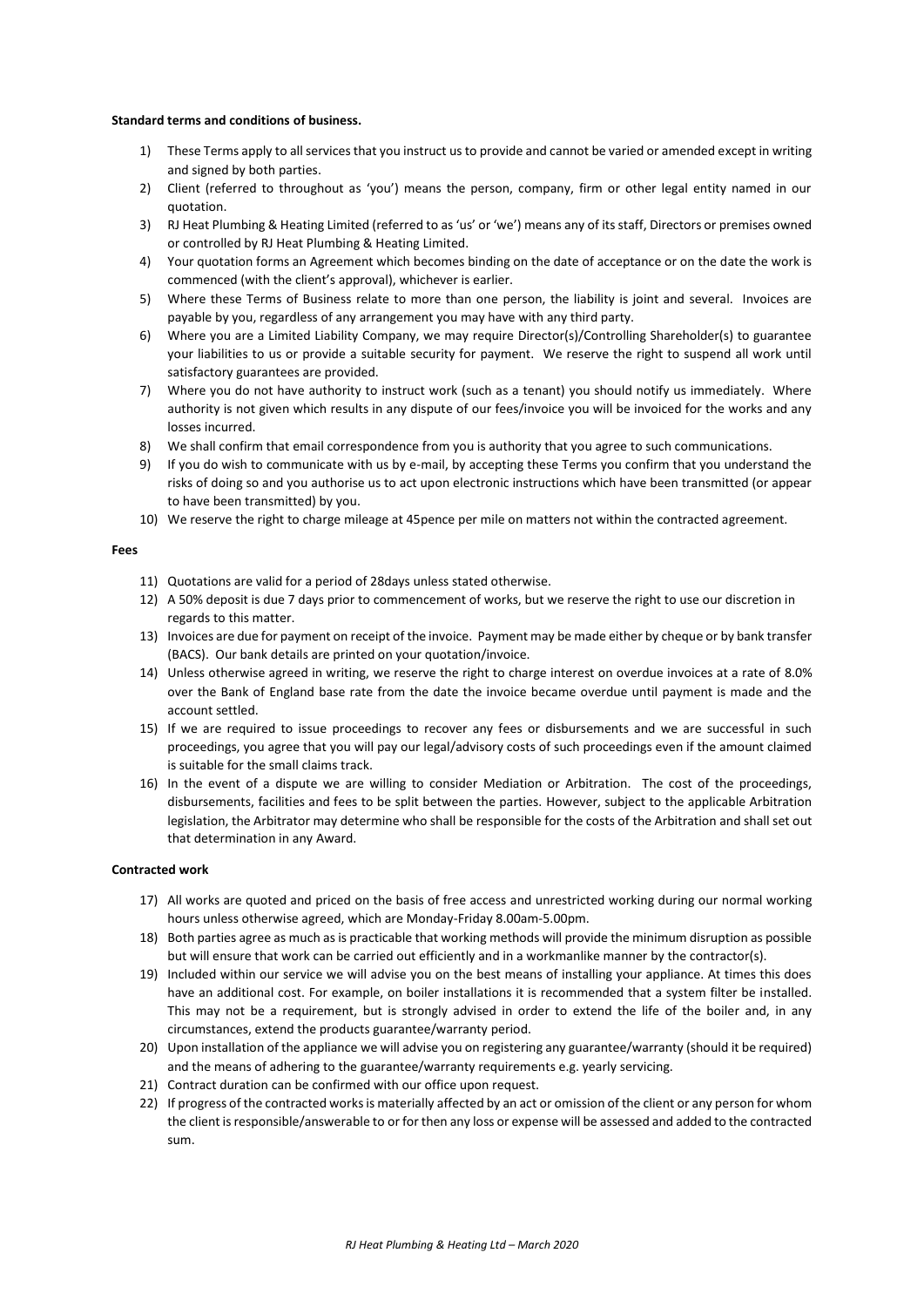# **System Conversions**

- 23) When converting systems from gravity to mains pressure (by installation of an unvented cylinder or combination boiler), although unlikely, can cause leakages on existing pipework or appliances as a result of the pressure increase on the existing pipework in the system. We cannot be held responsible for this and any damage caused. Should a leak occur on the system pipework or an appliance fail e.g. a toilet float valve passing - we will assist in the repair however this may be an additional cost to the works are quoted for.
- 24) When converting systems from gravity pressure to mains pressure we will measure your incoming flow rates, static and dynamic pressure. Based on these results we will consult with you whether it is suitable to install a highpressure system. In some cases the results of these tests are close to the limits as to whether a new system will be effective in your home. In this instance we will advise you of the best option to take. Often installation of mains booster pumps or accumulator tanks will overcome the low incoming water pressure, however these will be at an additional cost and will be discussed with you. In all instances the customer will hold responsibility for any final decision made.

# **Power Flushing**

- 25) Power flushing a central heating system is an excellent way of cleaning the radiators and pipework in your system. This is done by the addition of chemicals that will circulate around your system and breakdown the build-up of iron oxide inside your system. Excessive build-up can severely limit the flow of water in your system and reduce the efficiency of your radiators. In severe cases can cause them to cease working altogether.
- 26) As part of the boiler installation process it is required that systems are flushed when the boiler is installed. This will be included in our quotation and will be dependent on the size of your home and/or the number of radiators.
- 27) Whilst power flushing it is an excellent way to clean the system, in some instances how flashing is a good starting point determine whether parts of the system require replacing. We reserve the right to invoice for the full amount quoted and cannot be held responsible if this does not rectify issues on the system.
- 28) Please be aware that on all system installations we will flush or heating system including the pipework and fittings with a magnetic flushing machine which will attract iron oxide and other particles that form sludge. We cannot and do not guarantee the all sludge and debris will be removed from the system and we cannot guarantee increased performance.

### **Additional work**

- 29) Our quotes are produced with as much detail as possible to avoid any misunderstandings. If we have omitted something that you would like included, please let us know and we will revise the quotation accordingly.
- 30) If we are required to undertake additional work outside the agreed scope of the services agreed in your quote additional charges will be agreed by the parties either verbally or by written agreement and charged at the agreed rate.
- 31) Some older central heating systems and domestic water systems and properties may contain asbestos. We do not carry out the removal of asbestos this is the responsibility of the homeowner. Please note that asbestos is a hazardous product and should be removed and disposed of carefully and often by a professional.
- 32) All rubbish and waste will be removed from the site upon completion and full payment. Depending on the size of the job sometimes will remove the waste or alternatively a skip will be hired. This will be itemised within the quotation.
- 33) Please note that all scrap copper/metal/fittings removed from the premises will become the property of RJ Heat Plumbing & Heating Limited. This is factored into the price to include the charges applied of disposing of waste created for the work carried out. Should you wish to keep the redundant scrap metal only; an additional cost of £70.00 will be added to the quoted amount to remove the remaining rubbish.
- 34) Please ensure that any house pets are securely locked away and safe. Throughout the day we may be moving throughout the house to collect tools from the van and therefore cannot always leave the front door closed.
- 35) Children under the age of 16 should be supervised at all times and kept away from work areas. Powerful machinery may be on site. We do not accept responsibility for any injury caused by lack of supervision.
- 36) We do not carry out decorative repairs e.g. painting and filling. However, we will make good repairs where possible. We do work with the number of skilled trades and will happily refer to you in order to obtain quotes should you require this.
- 37) Where is it necessary to lift carpets, we will refit them but we cannot guarantee that they will fit as they did before. In addition to this we are not responsible for any laminate, solid wood, or tiled floor coverings.
- 38) Where work has been confirmed within airing cupboard/boiler/kitchen cupboards or rooms with large furniture such as wardrobes etc please ensure that all items of clothing/towels/personal belongings have been removed from the working area.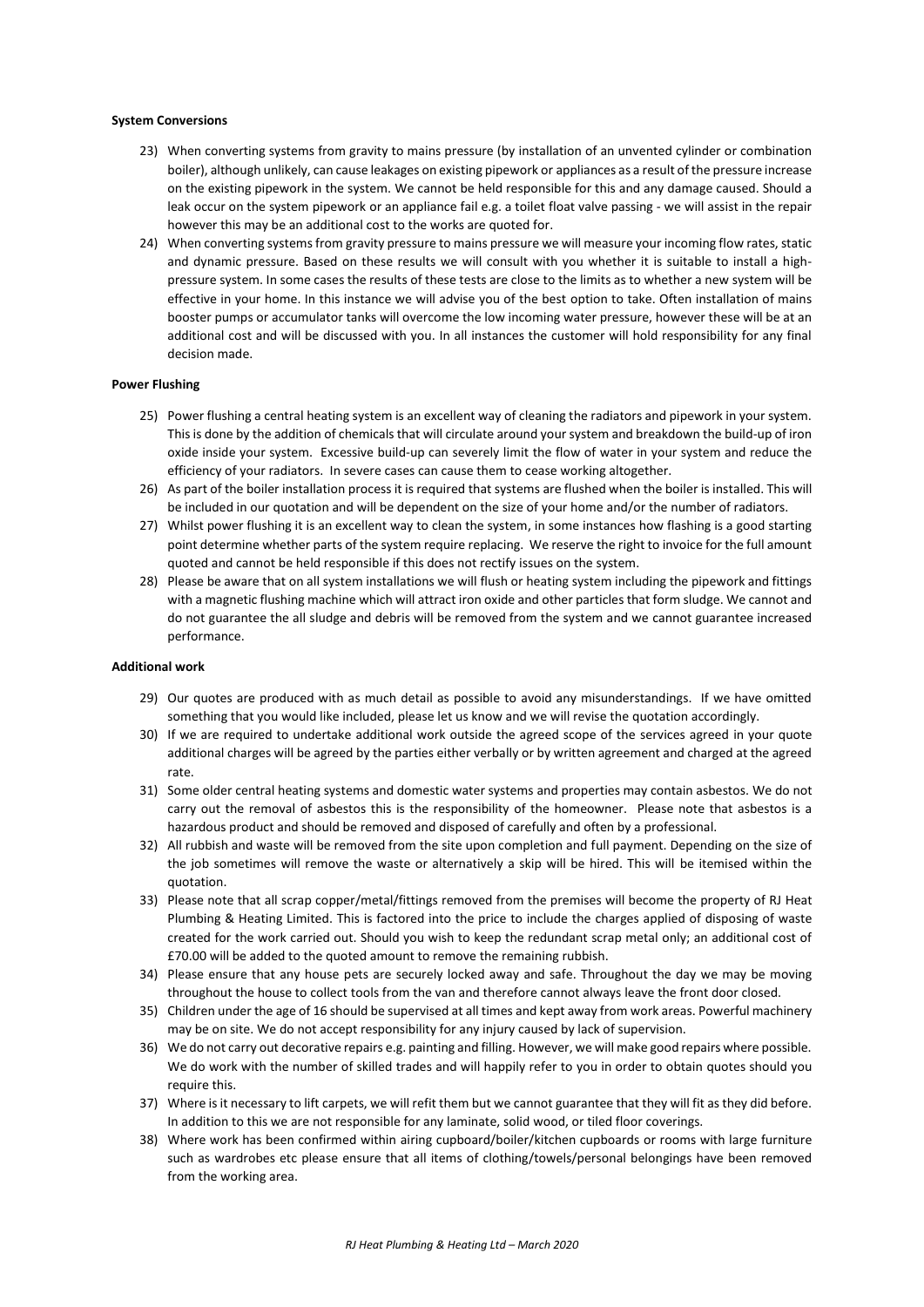- 39) If work has been confined within the loft space of your property if you should ensure that there is a working light and no wasps nests are present. If a wasp nest is discovered please ensure it is terminated prior to arrival. Should a nest be discovered during installation it may be necessary for work to stop until it is deemed terminated.
- 40) Upon initial visit your property will do our best to identify the best means of repairing or replacing a faulty component, but we can always guarantee a long-term fix. Sometimes they may do more than one solution to a fault and the cost of resolving sometimes significantly differ. We will advise you of the pros and cons and help you make an informed decision. However, the customer will hold final responsibility for the final decision.

# **Termination & Abortive fees**

- 41) The Agreement can be terminated by either party by giving two weeks written notice.
- 42) In the event of the Agreement being terminated prior to completion of a project, the remuneration inclusive of all disbursements and liabilities incurred for the purposes of the Agreement, up to and including the date of termination shall be invoiced to the client and payment shall be due within 7 days from the date of the final invoice and we reserve the right to retain materials, paperwork/documents whilst there are still funds outstanding.
- 43) The 50% deposit is non-refundable but we reserve the right to use our discretion in relation to this, subject to the reasons for terminating the contract.
- 44) We may decide to stop our service to you as a result of circumstances out of our control such as (but not limited to) unpaid fees, conflict of interest, impossibility of performance, acts of nature, providing incorrect information which we have relied on, material breach of your obligations to us. We will give you reasonable notice that we intend to cease working for you. Should this occur then you are liable for our charges and expenses up to the point of us notifying you of our intentions.

### **VAT**

45) The fees disbursements and expenses referred to in these Terms and in signed correspondence are all subject to the addition of VAT where applicable (and any other taxes whether UK or overseas which may arise). All fees will state VAT amounts, which is currently 20%.

# **Guarantees**

- 46) We pride ourselves on the work we undertake and the quality of workmanship on every job. This is why we provide a 12 month guarantee on works from the date of completion or the date of invoice, whichever is first.
- 47) Workmanship is defined as labour and preparation of pipework, fittings and installation of your product e.g. hanging a radiator, running the pipework to it and the connections between the radiator valves and the pipework.
- 48) If you experience any problems with our installation, such as a leak or faulty part them will be more than happy to honour our 12mth guarantee (if there is a fault on our part). However, at times we do take annual leave and are unavailable at very short notice. We will do our best to advise you that the and the best way to rectify the issue temporarily until we can get to you. We ask the whilst it may be frustrating if there is a problem or damage has occurred, we appreciate your patience and would like the opportunity to rectify the issue and do our utmost to do so and in a quick and convenient time frame.
- 49) We do our best to provide the best quality parts and cover them in our 12mth guarantee of workmanship. In some cases manufacturers' have an extended guarantee. In this instance should products fall outside of the first 12mth guarantee it is the customer's responsibility to contact the manufacturer and source replacement parts.
- 50) We will not guarantee any products or materials that are not supplied by ourselves. Any damage caused to property by subsequent failure of a part/component not supplied by us, on a plumbing and/or heating installation will remain the responsibility of the customer. If we are required to reinstall a replacement part not initially supplied by ourselves, further payment will be required. If a component fails due to incorrect installation by RJ Heat Plumbing & Heating Limited, we will review the matter with our customer.

## **Our property**

51) In relation to any written quotation or advice prepared by us you agree that neither the whole nor any part of our advice or confidential information may be included in any published document, circular or statement or published in any way without our written approval prior to publication. Copyright in any documents or other material provided to you by us shall remain our property at all times.

#### **Data protection**

52) We will not disclose to any third party any personal data without your express authority to do so unless requested in accordance by agencies or for regulatory purposes.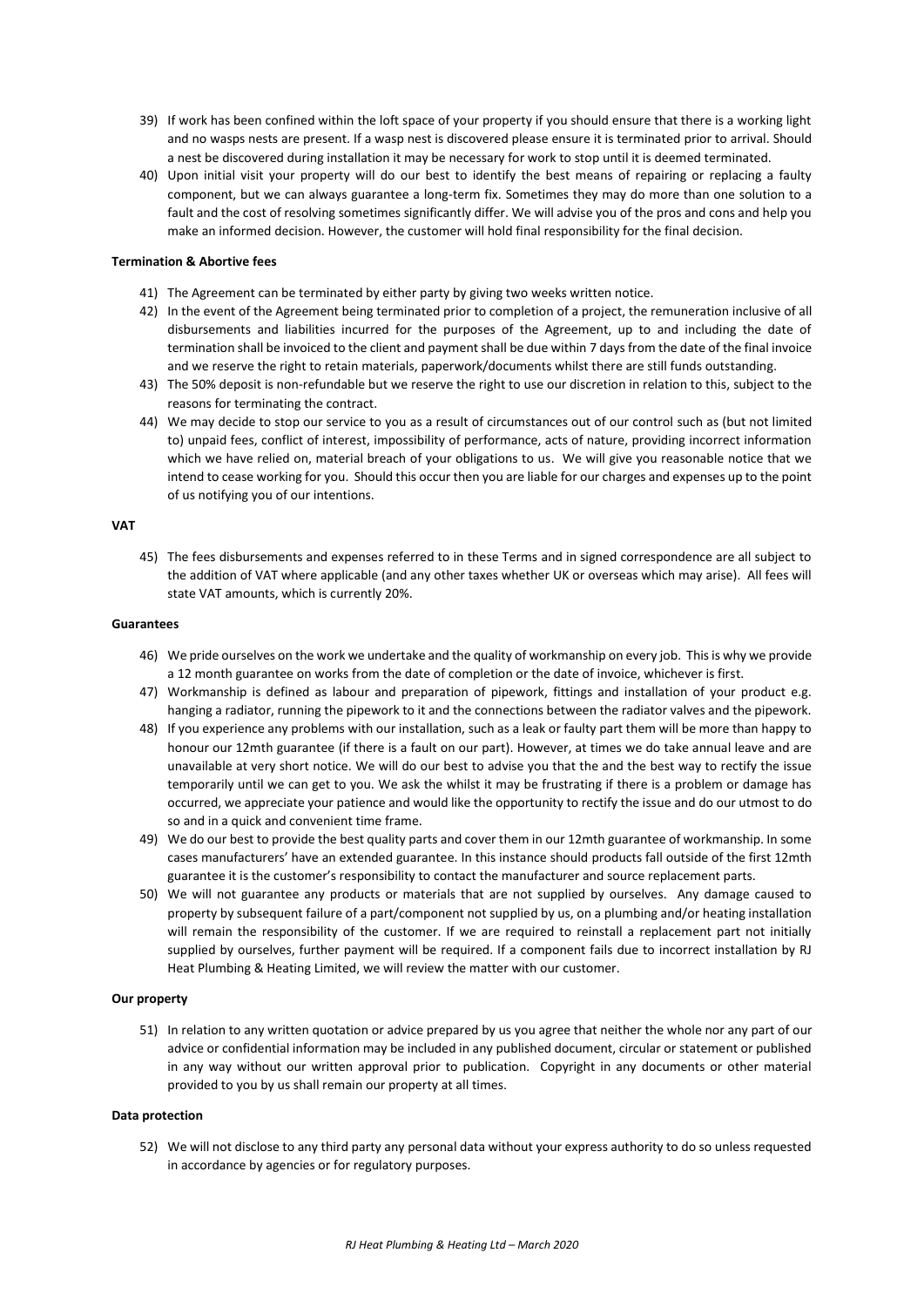### **Rights of Third Parties**

53) The contracts (Rights of Third Parties) Act 1999 will not apply to these Terms of Business unless stated otherwise.

# **Consumer Contracts Regulations 2013**

54) The Consumer Contracts Regulations 2013 will apply. This means you have the right to cancel your instructions to us within 14 days of contracting. You can cancel your instructions by notifying us in writing. If the client requests work to start prior to this period and then proceeds to cancel, you may be charged for the work carried out up to the point of your cancellation instructions which may include but is not exhaustive to materials ordered in preparation for the contracted works. Please note that urgent repairs or maintenance are exempt from these regulations.

# **Professional Insurances**

55) We hold Public Liability Insurance and Employers Liability Insurance; a copy these documents are available on request.

### **Complaints procedure**

- 56) If for any reason you are dissatisfied with the service provided, you should first of all refer it to Mr R Pownall at 30 Scobell Close, Shinfield, Reading RG2 9HH who will investigate and take appropriate action.
- 57) A full copy of our Complaints Procedure is available on request.

# **Limitation of liability**

- 58) You agree not to bring any claim for any losses against any member, officer, director, employee or consultant of RJ Heat plumbing & Heating Limited. You hereby agree that a staff member of RJ Heat Plumbing & Heating Ltd does not have a personal duty of care to you and any claim for losses must be brought against the company - 'RJ Heat Plumbing & Heating Ltd'. It is agreed that any individual of RJ Heat Plumbing & Heating Ltd may enforce this clause under the Contracts (Rights of Third Parties) Act 1999 but that these terms may be varied at any time without the need for them to consent.
- 59) We will not be liable in respect of any services outside the scope of our quote where it has been agreed to be performed by us. We will not be liable for any third party or in respect of any consequential losses or loss of profits.
- 60) Where any loss is suffered by you for which we and any other person are jointly and severally liable to you the loss recoverable by you from us shall be limited so as to be in proportion to our relative contribution to the overall fault.
- 61) The exclusions and limitations in this paragraph will not exclude or limit any liability for fraud or dishonesty or for liabilities which cannot lawfully be limited or excluded.
- 62) Where the quote is addressed to more than one client, the above limit of liability applies to the aggregate of all claims by all such clients and not separately to each client.
- 63) Whilst we endeavour to take care in our working practice the responsibility is on the client to move/clear all personal items from the room prior to work commencing as we accept no responsibility for damage caused to such items.

# **Indemnities**

- 64) You agree to indemnify us against all costs, claims, charges and expenses which we shall incur by reason of (but not limited to):
	- (a) Use of any of our documentation for purposes other than those agreed by us.
	- (b) Misrepresentation by you or with your authority to third parties of advice given by us.
	- (c) Misrepresentation to third parties of the extent of our involvement in any particular project.
- 65) You undertake to indemnify us against all costs, claims, charges and expenses of whatever nature which may arise as a result of any such information proving to be inaccurate (whether wholly or in part) or incomplete.

### **Closing your file:**

- 66) After completion of your matter and payment of our invoice, your file will be closed and stored in archive.
- 67) Unless you instructed otherwise, we shall archive your file for 6yrs, after which you agree that we may destroy papers or documents.